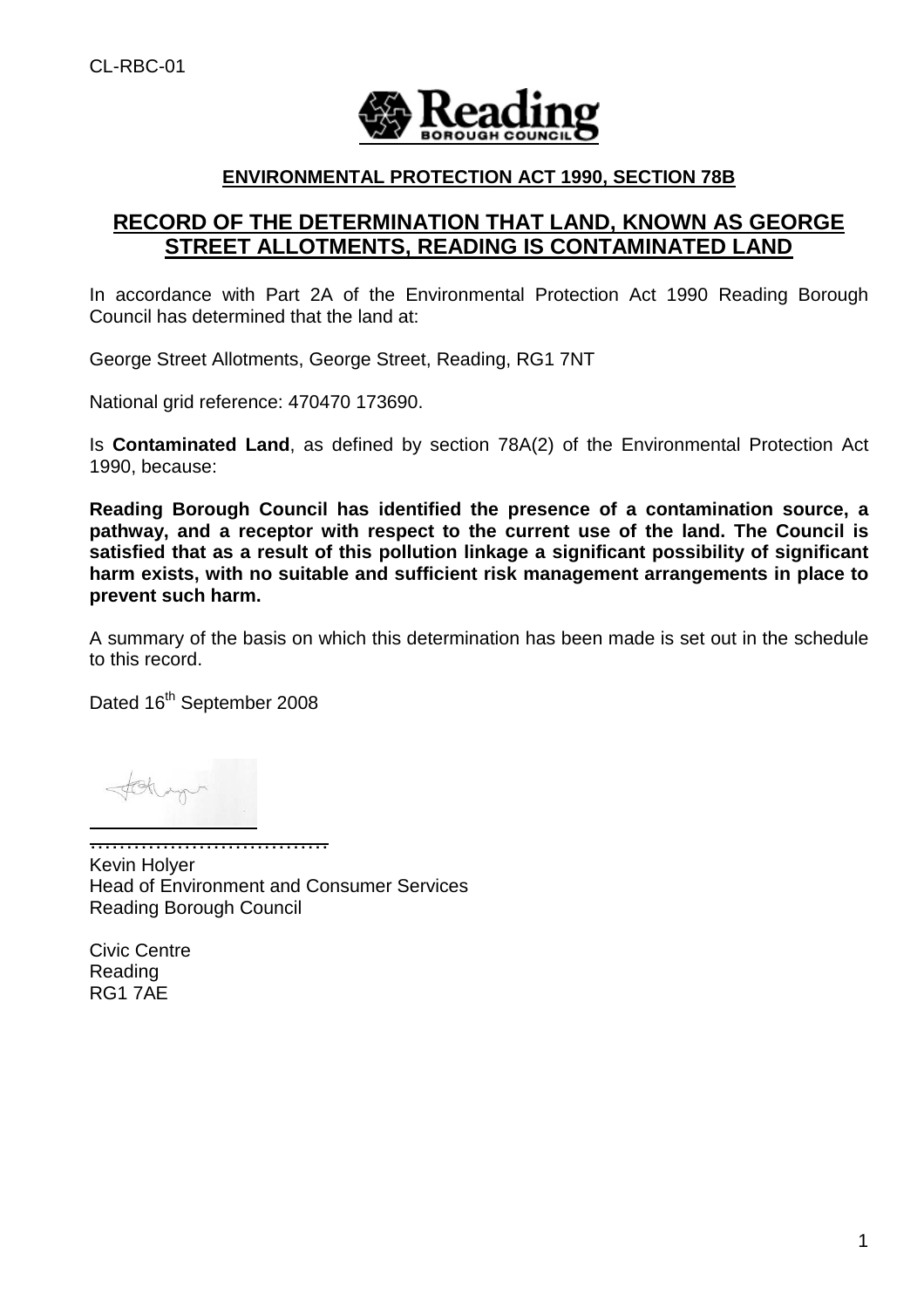# figure 1 George Street Allotments



# **Schedule**

# **1. DESCRIPTION OF THE SIGNIFICANT POLLUTION LINKAGE**

In order to declare the site as Statutorily Contaminated Land, it is considered that the following pollutant linkages are significant pollutant linkages, assessed in accordance with the Guidance  $(A.11 - A.17)$ .

| <b>Sources</b> | <b>Pathways</b>                                                                                                                                                                                                              | <b>Receptors</b>                                                                |
|----------------|------------------------------------------------------------------------------------------------------------------------------------------------------------------------------------------------------------------------------|---------------------------------------------------------------------------------|
| Benzo[a]Pyrene | Direct contact with soils<br>Direct and indirect ingestion<br>$\bullet$<br>of soils (including dust<br>tracked back to homes)<br>Ingestion of site-grown<br>vegetables<br>Inhalation of outdoor<br>$\bullet$<br>vapours/dust | Allotment Users and their<br>families<br>(Most sensitive $=$ female<br>age 1-6) |

*Table 1. significant pollutant linkages found at site.*

The above significant pollutant linkages have been identified in accordance with the Guidance (A.27 –A.34). It is considered that authoritative, scientifically–based, relevant assessments of risk have been carried out to provide a level of protection in line with the qualitative criteria set out in Tables A and B.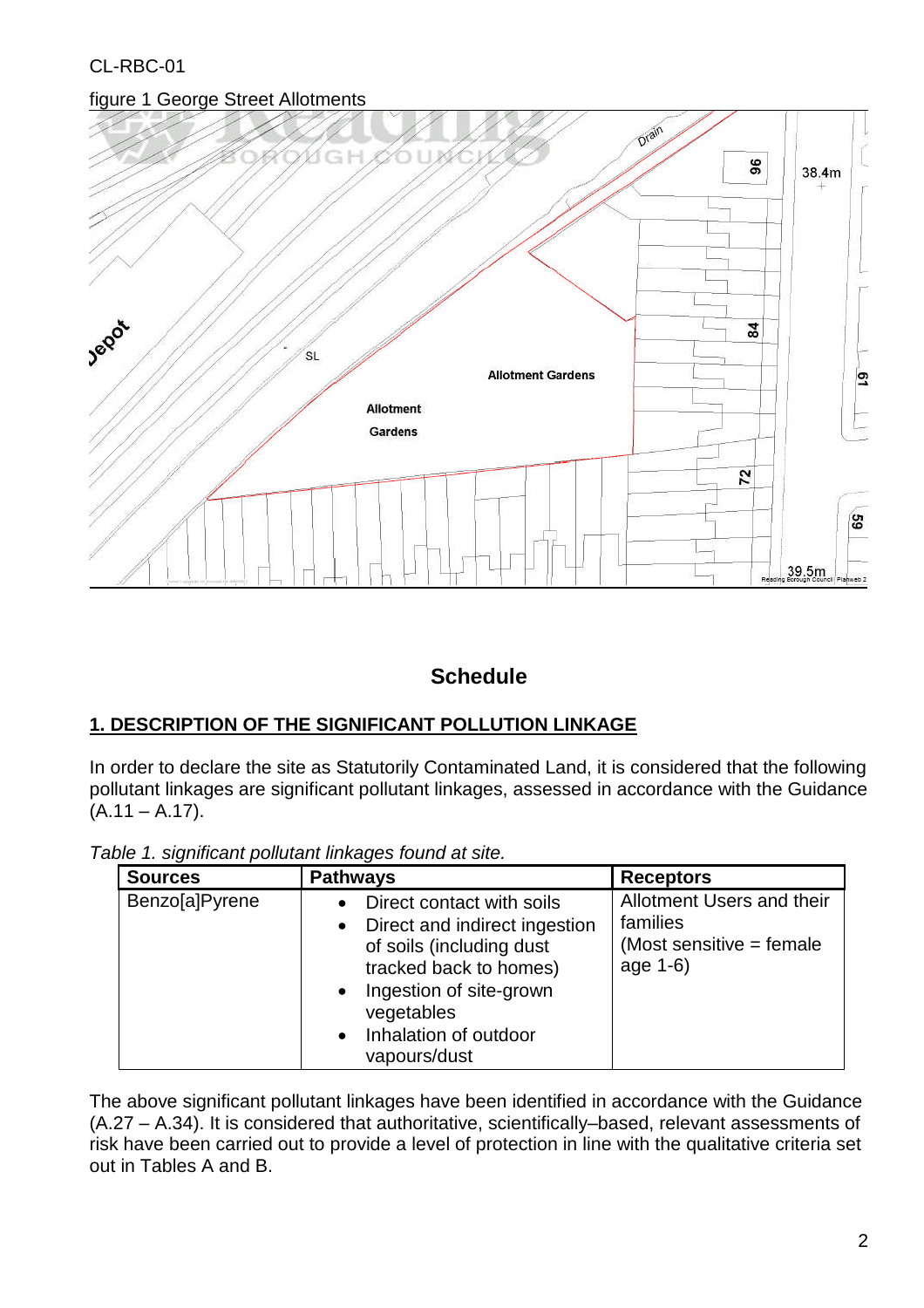# **2. A SUMMARY OF THE EVIDENCE UPON WHICH THE DETERMINATION IS BASED.**

The determination has been made by compiling evidence over a period of time. Initially the problem was brought to our attention by an allotment holder as there was clear visual and olfactory evidence of hydrocarbon contamination. Then several investigations were carried out as listed below:

- ENVIROS sampled allotment with purpose of producing a report (ref: 080403 Allotments RA D5.Doc) to delineate the impacted areas and assess the potential health risks. April 2008 – Report showed that the concentrations of benzo(a)pyrene in the made ground and compost are considered to be a potentially significant risk to human health. The distribution of the contamination is not consistent with a source from flood water , and is considered more likely to be related to historical use of the site as allotments or possibly the previous use of the land as open ground at the rear of houses that may have been used for domestic ash disposal.
- Due to the findings of the ENVIROS report (080403), ENVIROS were commissioned to complete a further investigation (ref: Gpe 070808.Doc) with the purpose of determining contaminant concentrations across the allotment site and assess the potential health risks. Concentrations of benzo(a)pyrene within the topsoil are generally up to six times the ESV for allotments, however in the area known to have been impacted by railway run off concentrations are up to sixteen times greater. The CLEA methodology, which is used to calculate the ESVs is currently under review by DEFRA (Ref. 8). The Health Protection Agency (HPA) has recently presented information at a conference which suggests that soil concentrations above 10mg/kg would present a significant risk to health of users (Ref.9). We are aware that sites with children have been determined with a benzo(a) pyrene concentration of 6mg/kg. the concentrations within the topsoil at this site significantly exceed this less conservative value, therefore the potential risk to allotment holders at this site is considered to be significant.'

## **3. DESCRIPTION OF POTENTIALLY CONTAMINATIVE ACTIVITY AT THE SITE**

There is no other known potentially contaminative use of the site other than its current use as allotments, which has been known to be in use since 1930. Therefore it has been concluded that the contamination has come from allotment users adding ash to the soil as an improver, or possibly from an unknown previous use.

## **4. SUMMARY OF EVIDENCE UPON WHICH THE DETERMINATION HAS BEEN MADE**

The Site has been determined to be Statutorily Contaminated Land in accordance with Section 78A(2a) of the act, because:

"There is a significant possibility of significant harm being caused".

In declaring the Site as Contaminated Land, an assessment of available information and an intrusive investigation has been carried in accordance with the guidance (B.39, B.45)

The determination has been made using information obtained from a comprehensive site investigation undertaken by ENVIROS on Reading Borough Council's behalf to characterise the extent of the contamination. The investigation also considered information gathered in a previous site investigation carried out by ENVIROS.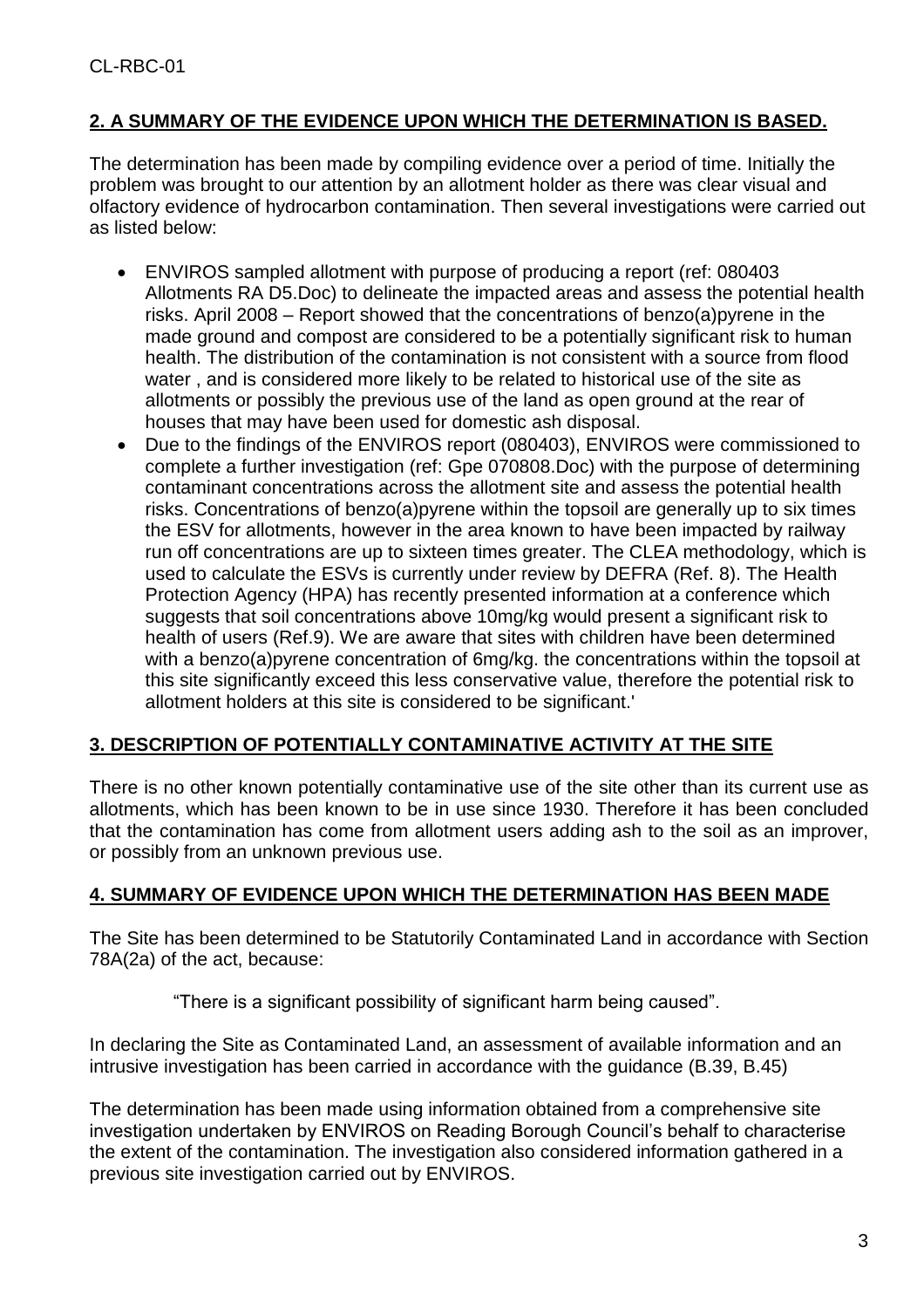Concentrations of benzo(a)pyrene within the topsoil were generally found to be six times the ENVIROS screening value (ESV) for allotments, however in the area known to have been impacted by railway runoff concentrations are up to sixteen times greater.

*Table 2. Summary of determinands exceeding the relevant screening criteria in silty topsoil (mg/Kg) based on 5% soil organic matter (taken from ENVIROS report 070808).*

| <b>Determinand</b> | <b>Analyses</b> | <b>SGV/ESV</b><br>(Exceeded) | Min  | <b>Max</b> | <b>Location of Max</b> | <b>US95</b><br><b>Excluding</b><br><b>Outliers</b> |
|--------------------|-----------------|------------------------------|------|------------|------------------------|----------------------------------------------------|
| Benzo[a]Pyrene     |                 | 1.5(21)                      | ົາ 1 | 25         | HP5 $(0.0 - 0.1m)$     | 9.72                                               |

Establishing an assessment criteria for benzo[a]pyrene is not currently straightforward as no clear authoritative guidance is available, and there is no locally established precedent. Guidance is continually emerging but there is no clear indication for when an established position may emerge.

Given the current uncertainty regarding what level might represent a significant possibility of significant harm, Reading Borough Council are faced with the choice of either waiting for authoritative guidance or making the determination based on the current available guidance.

Rather than prolonging the sense of uncertainty and hardship felt by the allotment holders, it is the decision of Reading Borough Council to make the determination using the currently available guidance.

Guidance that has been considered during the course of this determination include:

- DEFRA –CLAN 6/06 Way Forward discussion document
- Health Protection Agency Margins of exposure approach discussion document
- Health Protection Agency Contaminated Land Clarification Note: Benzo(a)Pyrene, Use of excess lifetime cancer risk estimates.
- ENVIROS –George Street Allotments: Phase 2 Investigation 070808.

**The available guidance on non-threshold substances such as benzo(a)pyrene suggests that levels should be kept as low as reasonably practicable. Considering this as well as local conditions and factors, Reading Borough Council considers the quantity of benzo(a)pyrene identified at George Street Allotments to represent a significant possibility of significant harm.**

# **5. REFERENCES**

## **Site Specific Information, Reports and Documents.**

### **FNVIROS**

George Street Allotments: Assessment of Risks to Health, ref: 080403 (April 2008)

**ENVIROS** 

George Street Allotments: Phase 2 Investigation, ref: Gpe 070808 (July 2008)

## **Statutory Guidance**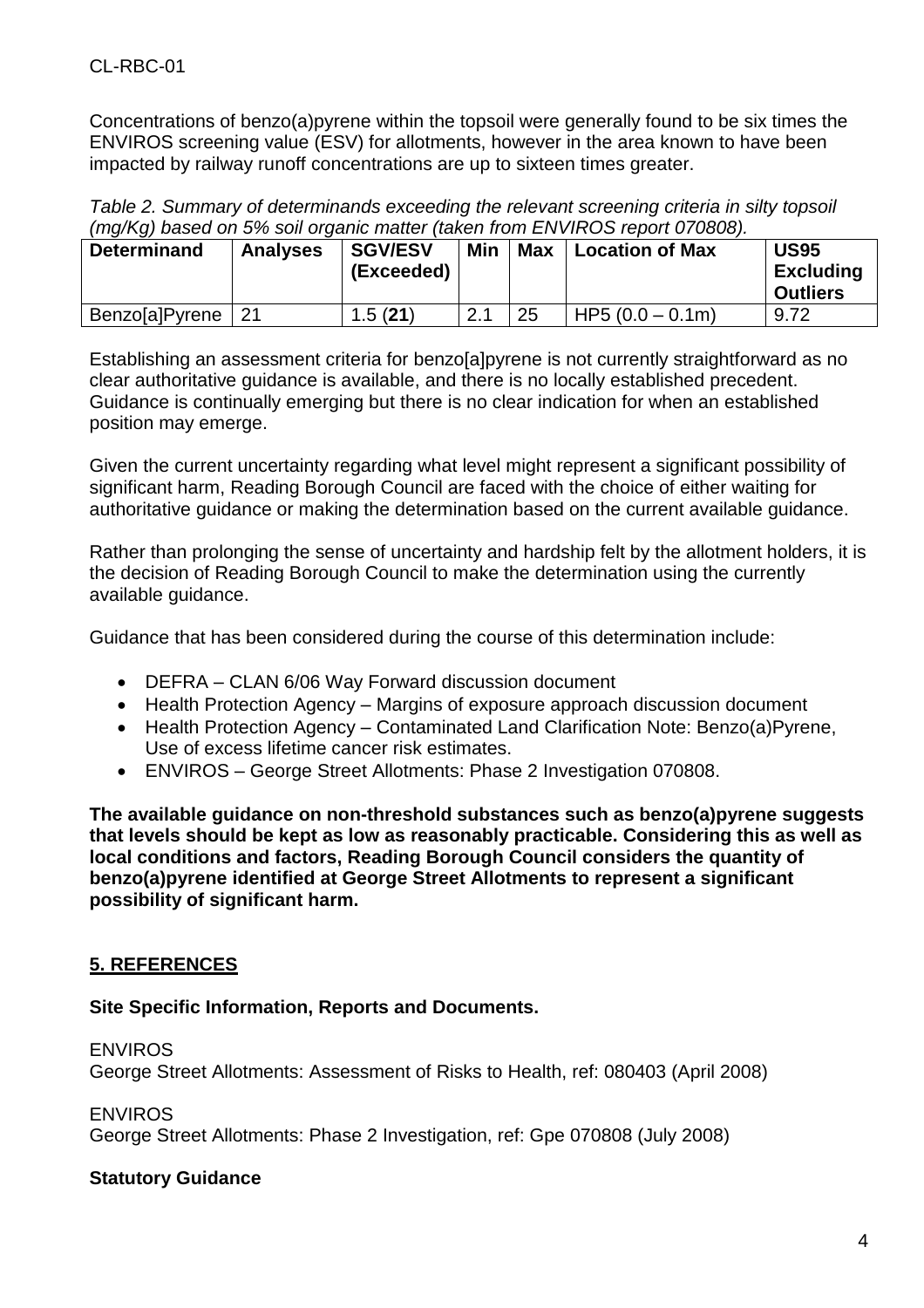The Contaminated Land (England) Regulations 2000, Statutory Instrument 227

Chartered Institute of Environmental Health Circular 01/2006 Environmental Protection Act 1990: Part 2A, Contaminated Land (September 2006)

## **Procedural Guidance**

Chartered Institute of Environmental Health Local Authority Guide to the Application of Part 2A of The Environmental Protection Act 1990 (July 2001)

## DEFRA

Applying the Definition of Contaminated Land Under Part 2A of the EPA 1990 (July 2008)

DEFRA

CLAN  $6/06$ , Assessing Risks From Land Contamination – a Proportionate Approach: the Way Forward (November 2006)

## DEFRA

Improvements to Contaminated Land Guidance: Outcomes of the Way Forward (22<sup>nd</sup> July 2008)

## **General Guidance**

CL:AIRE Guidance on Comparing Soil Contamination Data with a Critical Concentration (May 2008)

Health Protection Agency Discussion Paper – Margins of Exposure (2008)

Health Protection Agency Unpublished Draft Consultation –contaminated Land and Public Health (June 2008)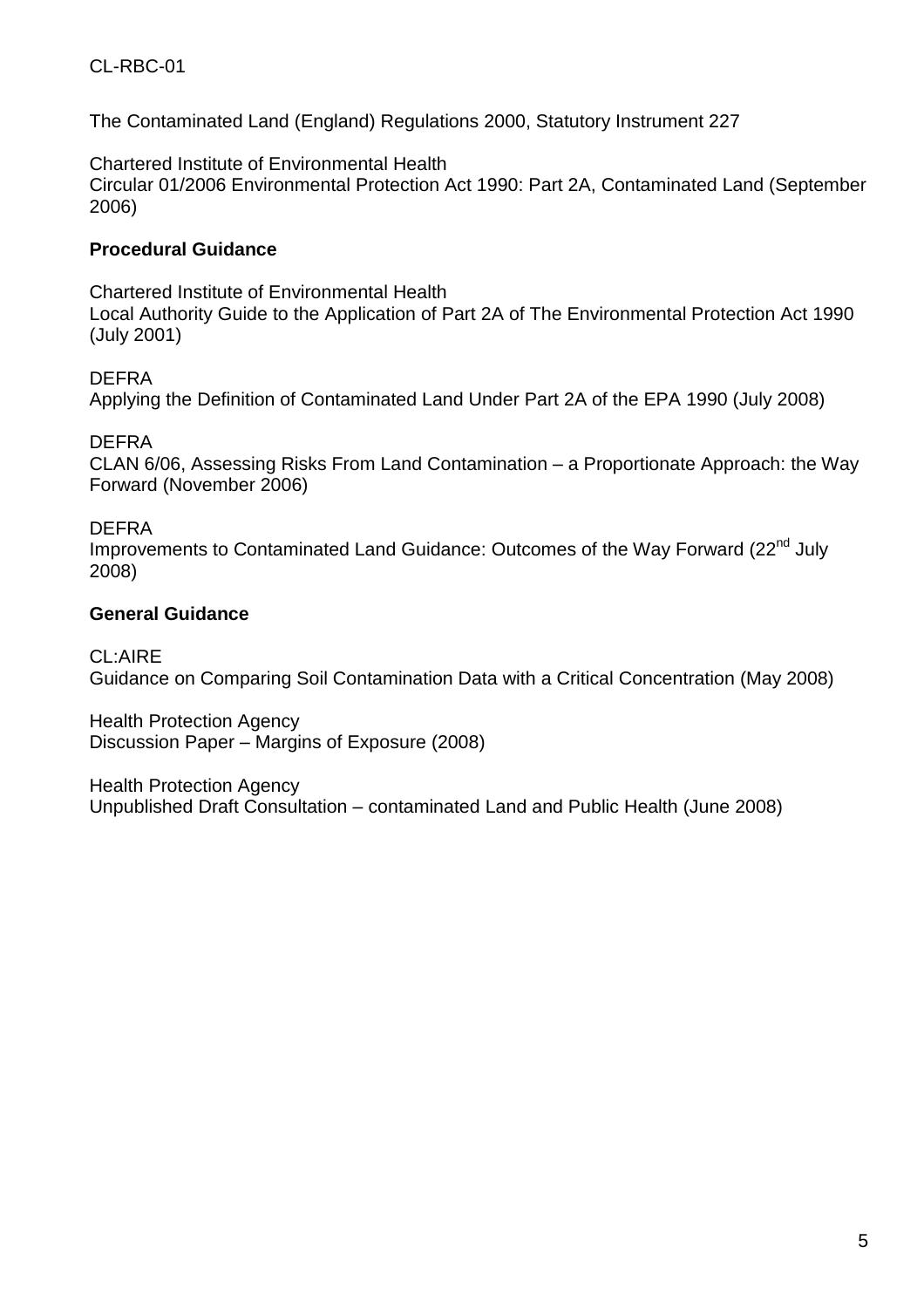

#### **ENVIRONMENTAL PROTECTION ACT 1990 PART IIA, SECTION 78H (7)**

## **REMEDIATION STATEMENT FOR THE LAND KNOWN AS GEORGE STREET ALLOTMENTS, GEORGE STREET, READING, BERKSHIRE RG1 7NT**

This remediation statement has been prepared by Reading Borough Council (RBC) in relation to contaminated land previously identified under section 78B of the Environmental Protection Act 1990 Part IIA (the EPA 1990).

The location and extent of the contaminated land to which the remediation statement relates (the Land) are set out in Schedule 1.

RBC as the enforcing authority for the land was precluded by section 78H(5) of the EPA 1990 Part IIA from serving a Remediation Notice, due to the proposed remedial actions being considered satisfactory without the service of a notice, and has therefore prepared this Remediation Statement in accordance with section 78H(7).

The actions which have been done by way of remediation are set out in Schedule 2. Particulars of the substances and the significant harm by reason of which the land was contaminated land are set out in Schedule 3.

The current use of the land is allotments, which has been the known use since 1930. **The land has been remediated and is considered to be suitable for its current use.** 

The name and address of the person who is responsible for the remediation as set out in Schedule 2 of the Remediation Statement by section 78H(7)(b) are:

Reading Borough Council Environmental Protection Civic Centre Reading Berkshire RG1 7AE

#### **Name and Position of Person Issuing the Statement on behalf of RBC:**

Kevin Holyer, Head of Environment and Consumer Services

………………………Dated 23rd February 2011

#### **The contact name for the purposes of this remediation statement is:**

Mrs Catherine Lewis, Environmental Protection Team Leader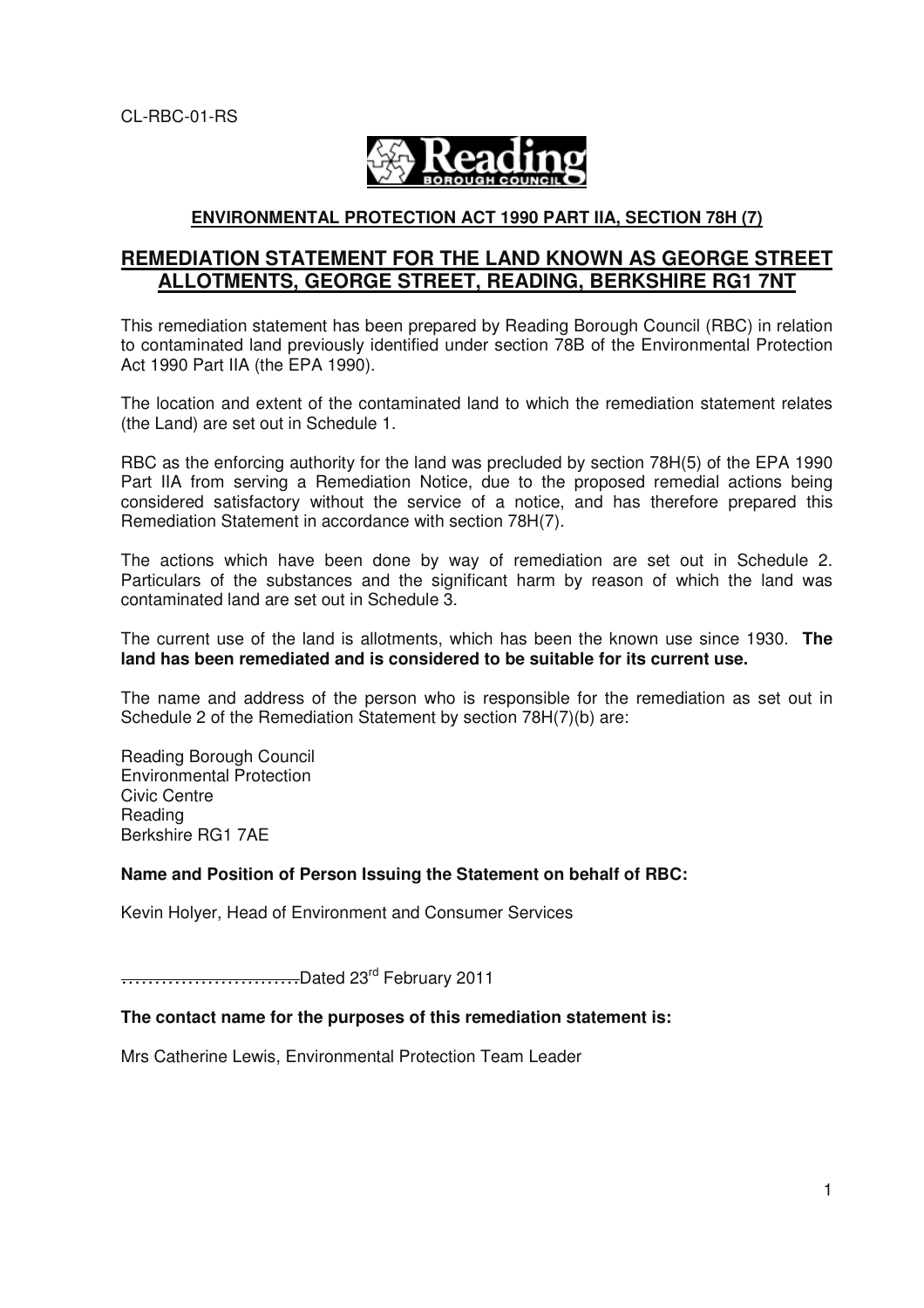#### **Schedule 1 Location and Extent of the Previously Contaminated Land to which this Remediation Statement Relates**

The location and extent of the previously contaminated land to which this remediation statement relates is shown in figure 1 below and is known as George Street Allotments, George Street, Reading, Berkshire, RG1 7NT (National grid reference: 470470 173690). The boundary of the site that this remediation statement relates to is the same as that of the Determination, dated 16<sup>th</sup> September 2008.



**Figure 1 – Site Location Plan**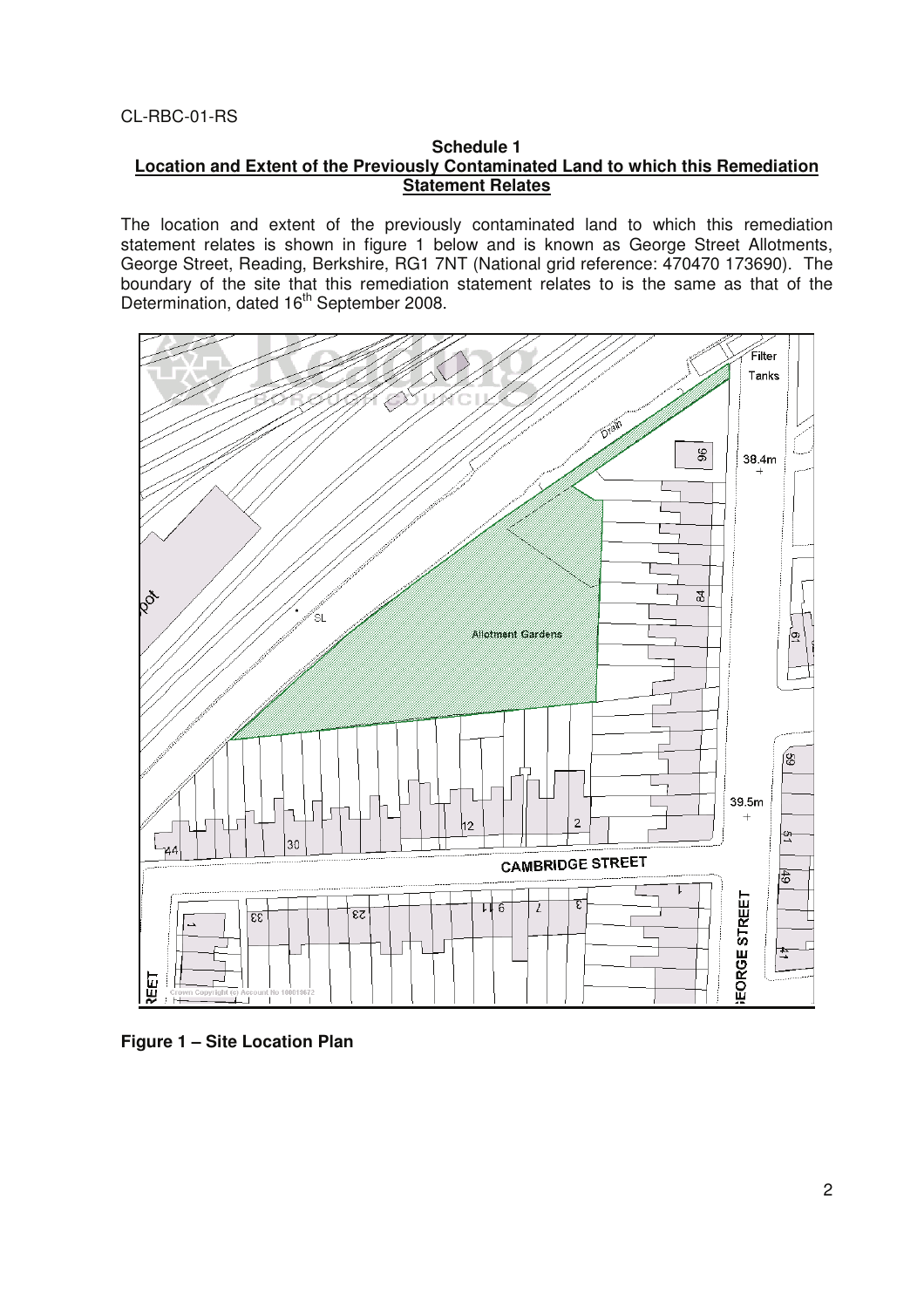# **Schedule 2 – Remediation and Verification**

The verification report (Enviros 2010) sets out further detail of the remediation carried out and provides verification information in line with guidance (CLR11) to demonstrate that the works were carried out according to the specification. These details are summarised below.

### **Remedial Treatment Actions**

Following an award of funding from DEFRA, Reading Borough Council commissioned Enviros Consulting Ltd to manage the remediation works, and a subsequent tendering exercise led to the appointment of Vertase FLI limited as principle contractor.

The following remedial treatment actions have been carried out at the site in order to break the significant pollutant linkage upon which the Determination was made:

- 1. Excavation of the made ground until the natural ground was exposed, the depth of which varied across the site, from  $0.4 \text{ m} - 0.6 \text{ m}$  along the north western boundary of the site and from  $0.6$  m  $-1.6$  m towards the southern and eastern boundaries.
- 2. Removal of the made ground from the site, which consisted of a total of 2026.5 tonnes of contaminated soils.
- 3. Disposal of these soils as non hazardous waste at a suitably permitted waste management facility.
- 4. Replacement with uncontaminated subsoil and topsoil to original ground level.

### **Remediation Timescale**

The remediation works were undertaken between the  $3<sup>rd</sup>$  November 2009 and the 11<sup>th</sup> December 2009.

### **Verification of the Remediation**

It is considered that the remedial objectives of the scheme have been met and the significant pollution linkage removed. Therefore the land no longer meets the definition of contaminated land set out in the statutory guidance. The following verification of this has been provided:

- 1. Enviros visited the site regularly throughout the remedial works to ensure that the works conducted by the contractor complied with the remedial specification.
- 2. Previous investigations undertaken by Enviros determined that the contamination was limited to within the made ground, and the excavation of soils comprised the removal of all made ground.
- 3. The base of the excavations were sampled by Enviros. A total of ten samples were collected from locations selected to provide coverage across the site and results verified that the contamination had been removed in all areas which allotment holders would feasibly encounter in the future.

### **Maintenance**

On completion of the remedial works, no maintenance is considered necessary as the majority of the contamination is considered to have been removed from site.